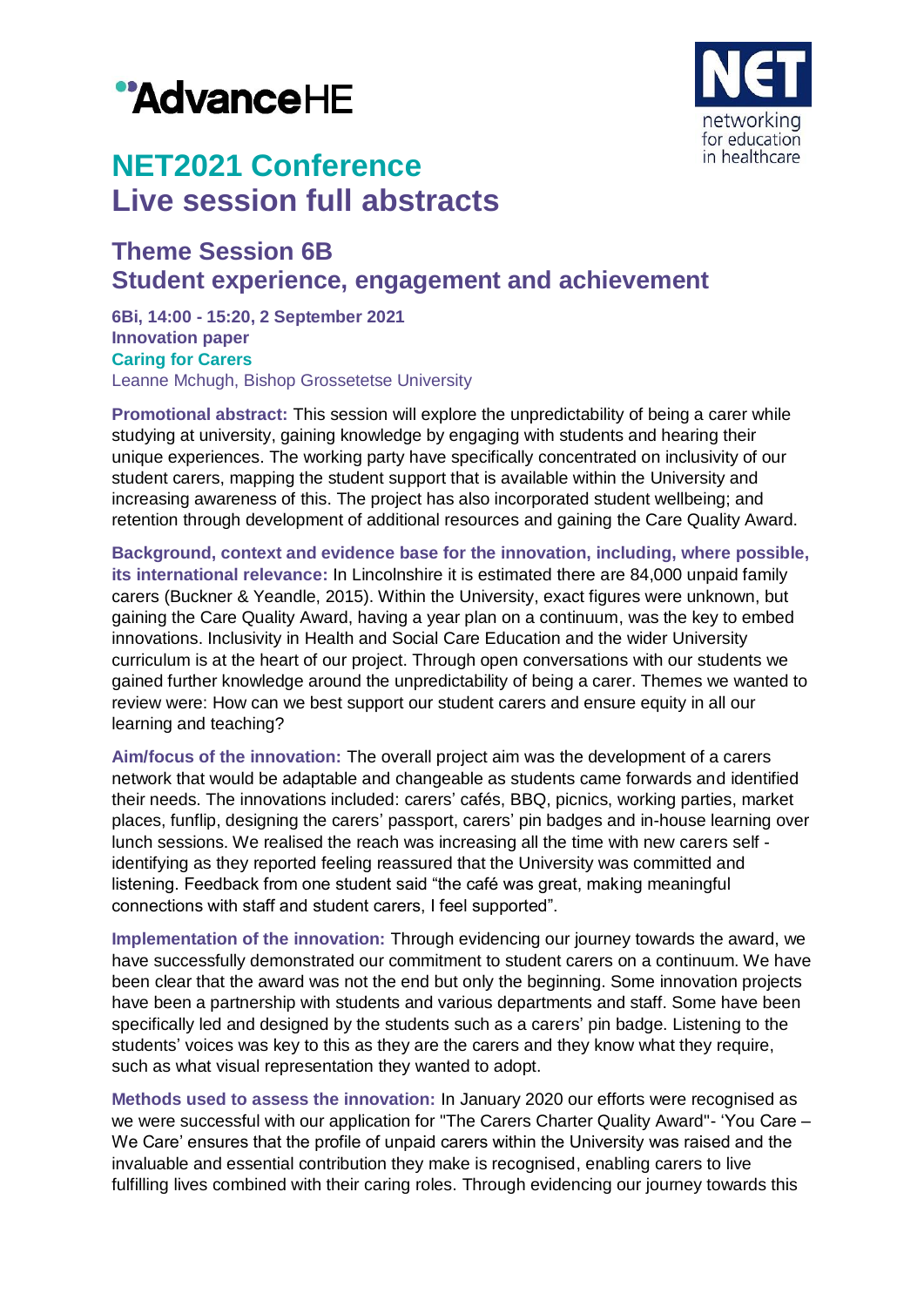award we have developed resources and now have a student welcome pack. We are currently working towards writing an evaluation of the project with our students leading this piece of work as it is their story.

**Key findings:** Strengthening the integrated student support services alongside teaching practice we recognise this was essentially already in place but this was strengthened by the "Carers Passport". An overview: The first section was the students' story - we listened to our students repeating their story of how being a carer was affecting their learning; Section 2 student advice supported the creation of a study support plan; and Section 3 was for placements. This simple solution ensured that students were able to share their story in a safe way that did not take time away from mainstream support but still offer targeted support.

**Three key points to indicate how your work contributes to knowledge development within the selected theme:**

- Being a student carer is unpredictable the electronic passport can be updated regularly to mirror this.
- Peer support for the student carers was voiced as a valuable outcome with clear identification this was not to be separate from staff - The carers' café has bought together students and staff as a collective to share their stories.
- Identifying carers within the university who were unaware that they are carers was our most successful area.

#### **References:**

Buckner, L. & Yeandle, S. (2015). Valuing Carers 2015: The rising value of carers' support. Carers UK. Available at: [https://www.carersuk.org/for-professionals/policy/policy](https://www.carersuk.org/for-professionals/policy/policy-library/valuing-carers-2015)[library/valuing-carers-2015.](https://www.carersuk.org/for-professionals/policy/policy-library/valuing-carers-2015)

**Keywords:** Carers, Students, Unpredictability, Engagement, Innovation.

**6Bii, 14:00 - 15:20, 2 September 2021**

#### **Research paper Standing Out and Fitting in: Being a male student in Nursing, Social Work and Primary Education**

Dr Sue Jackson, Northumbria University and Dr Andrew Melling, University of Central **Lancashire** 

**Promotional abstract:** At our institution, only a small percentage of students on Nursing, Social Work and Education programmes are male and most, but not all, report lower satisfaction rates than female counterparts. Using a mixed-methods approach, this study explores male students' experiences and factors which impact on their career choice and satisfaction as a student. Initial analysis of data suggests placements, age of students, nurturing activities and peer support are all key factors in satisfaction and social isolation. Appropriate role models, support networks and specific tuition for male students on these programmes may solve some of the challenges.

#### **Background, including underpinning literature and, wherever possible, the**

**international relevance of the research:** Men are underrepresented in Nursing, Social Work and Education professions in many parts of the world. In the UK they make up 11% of Nurses (NHS, 2019), 18% of Social Workers (Skills for Care, 2017); and 15% of Primary Education Teachers (TES, 2019). At our University, recruitment of males to these programmes is below the UK average. In some programmes there are only one or two males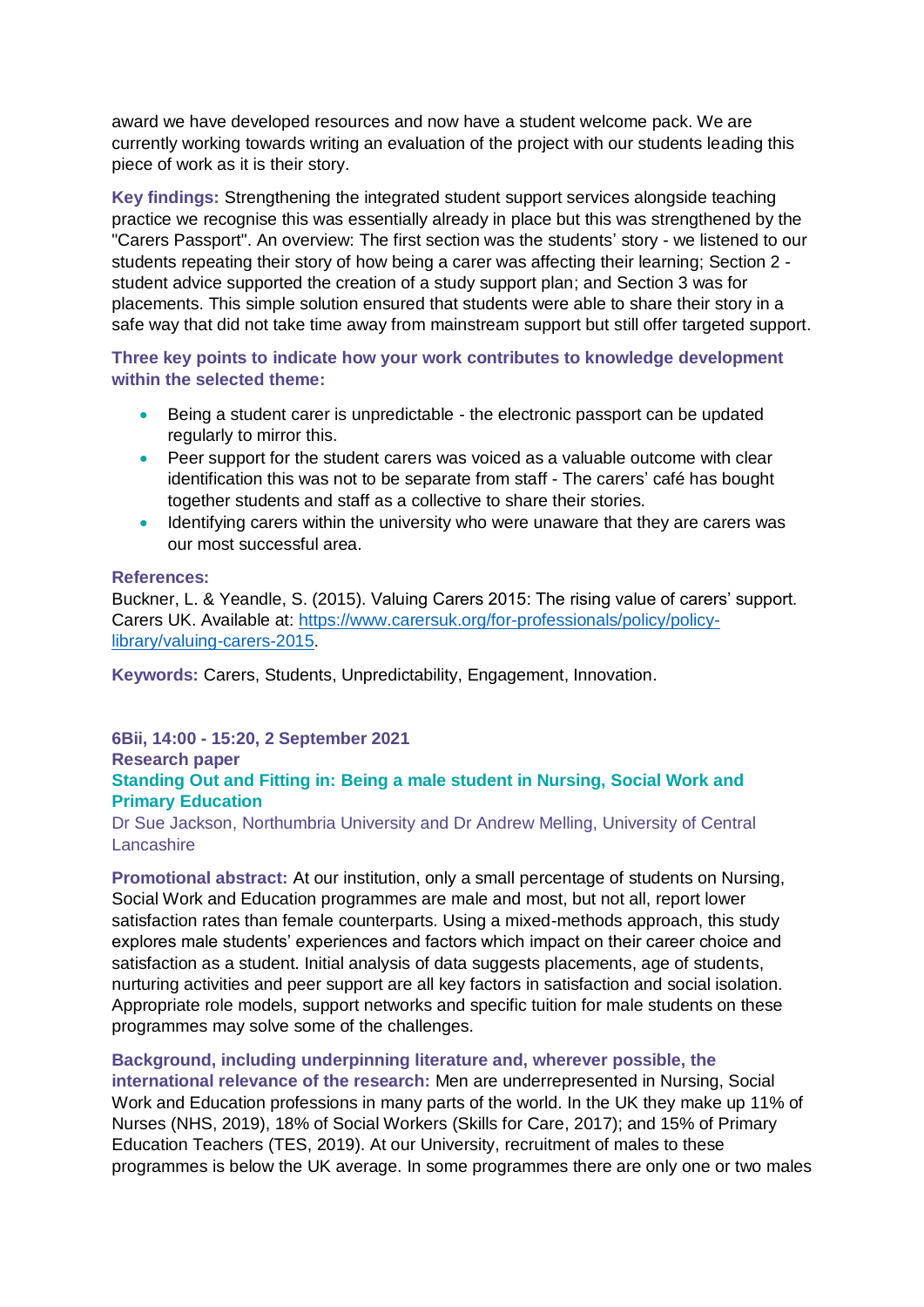in a class of thirty. These students report lower satisfaction ratings, in particular they rate teaching, support and their ability to be heard lower than the females on the same programmes.

**Aim(s) and/or research question(s)/research hypothesis(es):** Male students on our Health programmes may feel isolated, lack support and role models leading to lower satisfaction. However, males on our Primary Education Programme report high levels of satisfaction despite being a minority group. This conflicting data is worthy of investigation. This cross-departmental investigation aimed to:

- Understand male students' experience of Education programmes.
- Ensure that the 'right' sort of support is tailored specifically to the needs of this student group.
- **Improve male student satisfaction and reduce attrition.**
- Identify potential barriers to recruitment and develop solutions.
- Highlight any areas of good practice.

**Research methodology/research design, any ethical issues, and methods of data collection and analysis:** This study was informed by a mixed-methodological design involving two distinct phases:

PHASE 1: A detailed exploration of the relevant metrics to develop a clear picture of all the programmes under investigation. The relationship between gender, recruitment and satisfaction were explored, and compare to regional and national data.

PHASE 2: A phenomenological approach was utilised to explore male students' views and feelings regarding their education experience. Four (profession specific) focus groups were facilitated by male members of the research group (AM, DL). Each focus group lasted 1- 1.5 hours, were digitally recorded and transcribed verbatim.

#### **Key findings and recommendations:**

Key Findings: So far 21 male students from the three programmes have participated. An initial thematic exploration of data reveals emerging themes. Exposure to positive male role models influenced many students to choose their profession. During the programme students felt particularly isolated in placements. In these settings they were often stereotyped and given 'male' tasks and activities. At times, they felt they had to behave differently to their female colleagues in and around vulnerable individuals. This, in itself was not viewed as a problem, but this was never overtly discussed with tutors and they received no instruction or support about this. In the classroom, most Primary Education students had 3/4 male peers for support, this was not reflected in Nursing or Social Work. Mature students who had developed resilience and had established support networks away from the University appeared to be better prepared for the social isolation that they faced in the classroom and on placements.

Recommendations: Deliberately placing males together in tutor groups, providing specific support and networking opportunities for young men and helping all male students to develop coping skills and resilience associated with caring activity may have the potential to improve student satisfaction and reduce social isolation.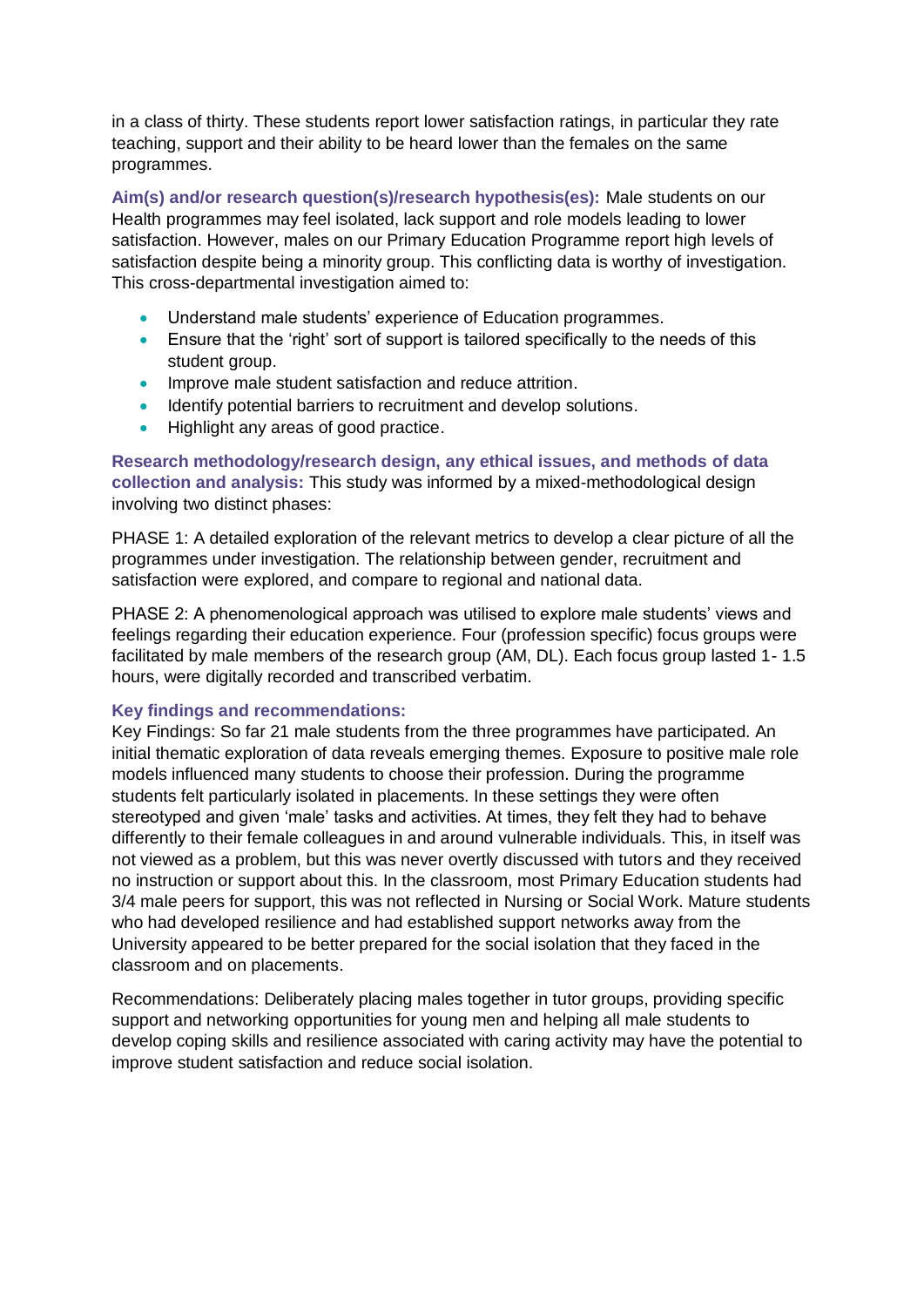**Three key points to indicate how your work contributes to knowledge development within the selected theme:**

- This research illustrates that exposure to positive male role models in the media and in work-based settings during formative years may increase the number of applications to traditional female professional programmes.
- Ensuring that there are peers and gender-specific support networks may enhance male student satisfaction in these programmes.
- Further exploration and study is needed to explore, define and develop coping mechanisms in male students and provide support for intimate caring activities and situations with vulnerable individuals.

#### **References:**

NHS England (2019) 'Young male nursing applicants surge after 'We are the NHS' recruitment campaign.' [Online] Available at: [https://www.england.nhs.uk/2019/02/young](https://www.england.nhs.uk/2019/02/young-male-nursing-applicants-surge-after-we-are-the-nhs-recruitment-campaign/)[male-nursing-applicants-surge-after-we-are-the-nhs-recruitment-campaign/](https://www.england.nhs.uk/2019/02/young-male-nursing-applicants-surge-after-we-are-the-nhs-recruitment-campaign/)

NMC (2019) Registration data reports. NMC. Available at: [https://www.nmc.org.uk/about](https://www.nmc.org.uk/about-us/reports-and-accounts/registration-statistics/)[us/reports-and-accounts/registration-statistics/.](https://www.nmc.org.uk/about-us/reports-and-accounts/registration-statistics/)

Skills for Care (2017) What do we know about men working in social care? Available at: [https://www.skillsforcare.org.uk/About/Blog/Article/What-do-we-know-about-men-working-in](https://www.skillsforcare.org.uk/About/Blog/Article/What-do-we-know-about-men-working-in-social-care.aspx)[social-care.aspx.](https://www.skillsforcare.org.uk/About/Blog/Article/What-do-we-know-about-men-working-in-social-care.aspx)

TES (2109) 'Untangling the myth of men in primary schools.' [Online] Available at: [https://www.tes.com/institute/blog/article/untangling-myth-men-primary-schools.](https://www.tes.com/institute/blog/article/untangling-myth-men-primary-schools)

**Keywords:** Male Students, Minority Groups, Social Isolation, Role Models, Support.

**6Biii, 2 September 2021, 14:00 - 15:20**

**Poster+**

**Developing culturally competent Nurse Education through increased self-awareness around unconscious bias amongst Nurse Educators**

Dr Gayatri Nambiar-Greenwood, Manchester Metropolitan University

**Promotional abstract:** Nurse Educators play an important role in supporting students to develop their capability as culturally competent practitioners, a responsibility which requires awareness of their own cultural values and beliefs (Farber, 2019). This poster reports a small-scale, hermeneutic study, engaging Nurse Educators in initiatives designed to provoke the exploration of factors which influence how we 'see' our own, and other, cultures and how we communicate these to others. Participants valued this opportunity to review use of language across the Nursing curriculum, which is aware of unconscious bias and ethnocentricity.

**Main focus/theme of, or issues addressed by, the poster:** The poster explores initiatives to support the development of culturally competent Nurse Education. At a time where dialogues surrounding culture within politics and the mass media are strongly influencing how society perceive themselves and others (Ademola & Okunola, 2013; Hortsi *et al.*, 2014), and it is inevitable that it will also affect the way nurses and Nurse Educators, as members of society, perceive the rhetoric on the subjects of culture, multiculturalism and immigration. Research by nursing theorists (Papadopoulos, 2011) and cross-cultural psychology (Ting-Toomey, 2012; Wrench *et al*., 2006) suggests that we can only develop our ability to be culturally competent through an exploration of ethnocentricities and unconscious bias, which this study addresses.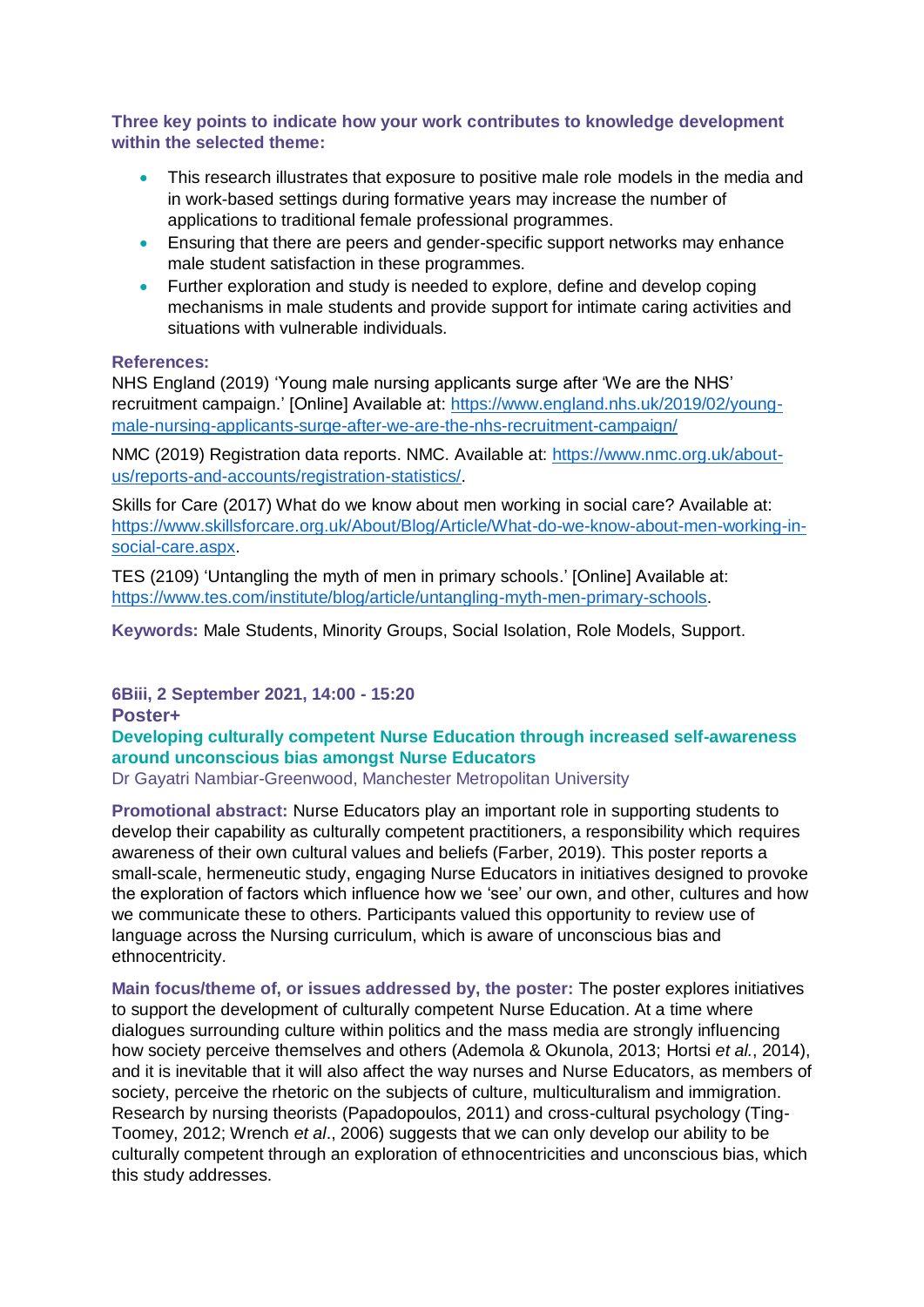**Research approaches and underlying evaluation:** Sixteen participants completed workshops around unconscious bias, origins of ethnocentricity, the cultural 'other', the challenges of intercultural communication apprehension, and a wider philosophy of culture beyond race, ethnicity and religion, over one day. Seven participants completed semi structured interviews after the event to explore their learning from the project. A hermeneutic approach was taken as we were aware that the responses were not just dependant on the sensitive subject that we chose to tackle, but also to us, the researchers. All seven interviewees felt that the project had led to a re-thinking about language used when teaching. Two participants felt the workshop should be mandatory within higher education and clinical practice.

**Implications for healthcare education:** Nurse Educators have a responsibility to act as role models to future nurses and to develop curricula that are culturally competent. This project demonstrates some value in the delivery of specific initiatives which support nurse educators to identify their own cultural values, their understanding of others and to deconstruct their unconscious bias which may negatively influence their teaching.

#### **References:**

Ademola, E.O. & Okunola, R.A. (2013) 'Peoples, culture and mass media as agent of cultural imperialism.' *Covenant University Journal of Politics and International Affairs*, 1(2), 179-191.

Farber, J.E. (2019) 'Cultural competence of baccalaureate nurse faculty: relationship to cultural experiences.' *Journal of professional Nursing*, 35(2), 81-88

Horsti, K., Titley, G. & Hulten, G. (2014) *National conversations: Public service media and cultural diversity in Europe*. Bristol: Intellect Books.

Papadopoulos, I. (2011) 'Courage, compassion and cultural competence.' In The 13th Anna Reynvaan Lecture, 19th May 2011, Amsterdam, Netherlands.

Ting-Toomey, S. (2012) *Communicating across cultures*. London: Guilford Press.

Wrench, J.S., Corrigan, M.W., McCroskey, J.M. & Punyanunt-Carter, N.M. (2006) 'Religious fundamentalism and intercultural communication: The relationships among ethnocentrism, intercultural communication apprehension, religious fundamentalism, homonegativity, and tolerance for religious disagreements.' *Journal of Intercultural Communication Research*, 35(1), 23-44.

**Keywords:** Unconscious Bias, Nurse Educator, Nursing Curricula.

#### **6Biv, 2 September 2021, 14:00 - 15:20 Poster+**

**Providing a safe space and support for minoritised Healthcare students** Ifrah Salih and Shirley Masterson-Ng, Sheffield Hallam University

**Promotional abstract:** The College of Health Wellbeing and Life Sciences (HWLS) at Sheffield Hallam University has successfully implemented minoritised students network groups across Nursing and Midwifery (N&M) and Allied Health Professions (AHP) where students and staff meet to share experiences, support students from racially minoritised communities and learn to be active allies.

**Main focus/theme of, or issues addressed by, the poster:** In order for students to make the best choices possible, they need access to advice and guidance (GOV, 2020). Higham *et al.* (2015) and Thomas (2012) also express that one key factor around successful